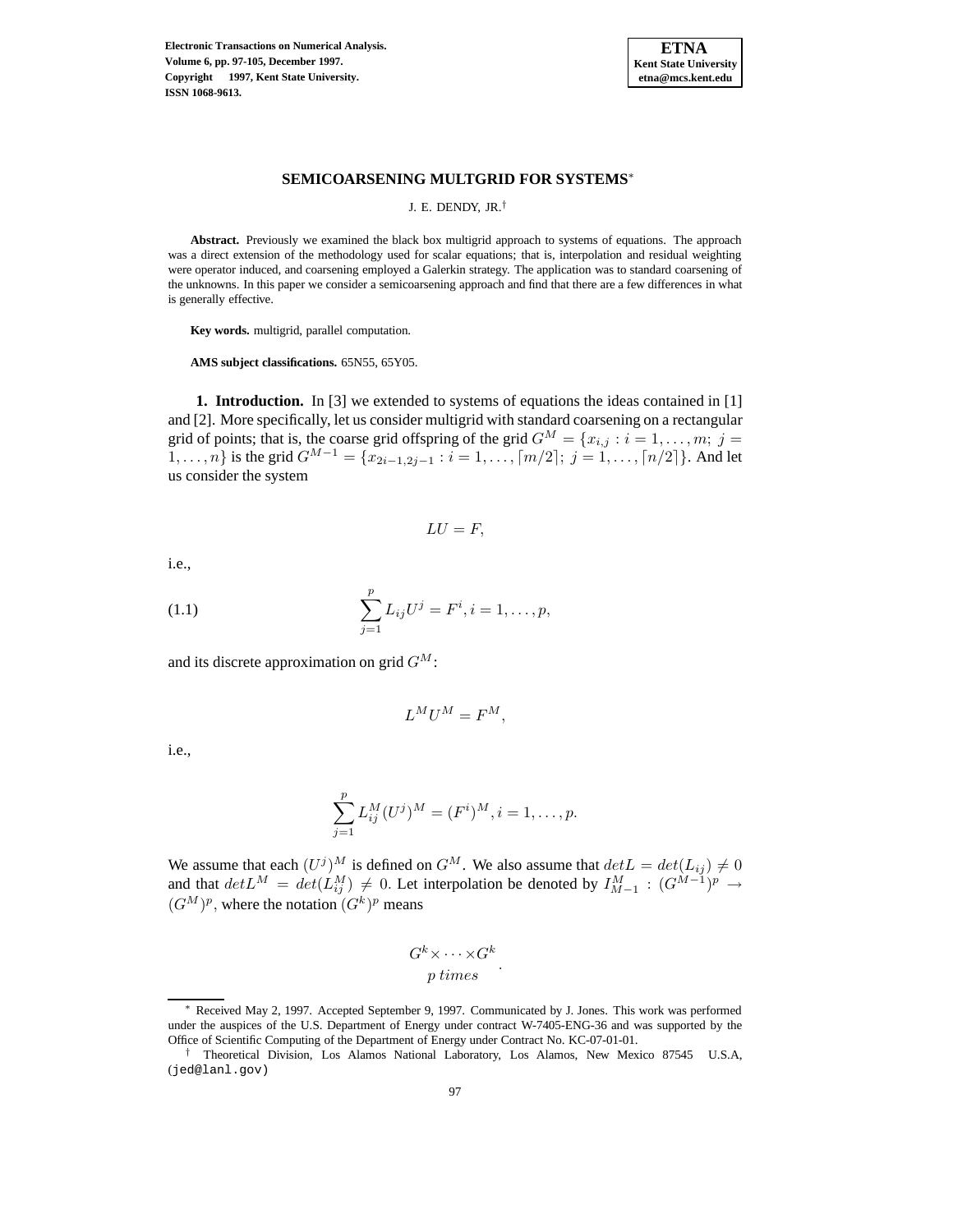

And let residual weighting be denoted by  $I_M^{M-1}$  :  $(G^M)^p \to (G^{M-1})^p$ . Then a two level method is given by:

1. Perform  $\nu_1$  smoothing iterations on  $L^M u^M = F^M$ .

2. Solve  $L^{M-1}V^{M-1} = f^{M-1} \equiv I^{M-1}_M(F^M - L^M u^M)$ , directly.

3. Perform  $u^M \leftarrow u^M + I_{M-1}^M V^{M-1}$ .

4. Perform  $\nu_2$  smoothing iterations on  $L^M u^M = F^M$ .

Recursion yields a multigrid method, specifically one V-cycle of a multigrid method. That is, step 2 can be replaced by the two level method on  $G^{M-1}$ , etc.; eventually M levels are employed, where M is chosen by the constraint that direct solution on  $G<sup>1</sup>$  is inexpensive.

There are several details that need to be prescribed. The smoothing in steps 1 and 4 above was taken in [3] to be collective point Gauss-Seidel with lexicographic ordering. That is,  $G<sup>k</sup>$ is swept in lexicographic order with  $U^k$  being updated at  $q \in G^k$  so that the residual is zero at q. This process requires the solution of a  $p \times p$  system at q. As in the case of  $p = 1$ , collective point Gauss-Seidel gives an acceptable smoothing factor unless more than mild anisotropies are present. In the case of general anisotropies, alternating collective line Gauss-Seidel would be needed; this possibility was not investigated in [3].

In [3] and here, we restrict attention to operators with templates of the form

$$
(1.2) \quad \begin{pmatrix} NW & N & NE \\ W & C & E \\ SW & S & SE \end{pmatrix},
$$

where NW, N, NE, W, C, E, SW, S, and SE are all  $p \times p$  matrices. If (1.2) gives the template of the operator at  $(k, l)$ , then C is the matrix relating  $U_{k,l}^n$ ,  $n = 1, \ldots, p$ , and W is the matrix relating  $U_{k,l}^n$ ,  $n = 1, \ldots, p$  to  $U_{k-1,l}^n$ ,  $n = 1, \ldots, p$ , etc. There should be no confusion with the notation in (1.1), where each  $L_{i,j}$  operates on  $U^j$ .

For a brief description of the derivation of  $I_{k-1}^k$ , we temporarily assume symmetry of  $L^k$ . For fine grid points coinciding with coarse grid points,  $I_{M-1}^M$  is just the identity. For a fine grid point  $(if,jf)$  horizontally between two coarse grid points  $(ic,jc)$  and  $(ic+1,jc)$ ,

$$
(C-S-N)(I_{k-1}^k v^{k-1})_{if+1,jf} = (NW+W+SW)v_{ic,jc}^{k-1} + (NE+E+SE)v_{ic+1,jc}^{k-1},
$$

where NW,N, etc. are evaluated at  $(if + 1, jf)$  and where it is assumed that  $C - S - N$ is invertible. A similar formula holds for fine grid points vertically between two coarse grid points. Then there is enough information to use the operator to express fine grid points in the center of four coarse grid points in terms of these four coarse grid points. Under the assumption of symmetry, we can take  $I_k^{k-1} = (I_{k-1}^k)$ <sup>\*</sup>. Finally  $L^{k-1}$  is defined by  $L^{k-1}$  =  $I_k^{k-1}L^kI_{k-1}^k$ .

For ease of exposition, let us denote  $I_{k-1}^k$  by  $I$  with block entries  $I_{ij}$ , so that

(1.3) 
$$
v_i^k = \sum_j I_{ij} v_j^{k-1}.
$$

In [3] it is shown that in the constant coefficient case,  $I_{ij} = 0$  for  $i \neq j$ . Thus for smooth coefficient problems, one would expect  $I_{ij}$ ,  $i \neq j$ , to be small. Thus an alternative which is explored in [3] is to ignore  $L_{ij}^k$ ,  $i \neq j$ , reducing the derivation of operator induced interpolation to the scalar case, in terms of the operators  $L_{ii}$ ,  $i = 1, \ldots, p$ . Obviously, there are immediate counterexamples to the well-posedness of this procedure. For example if  $p = 2$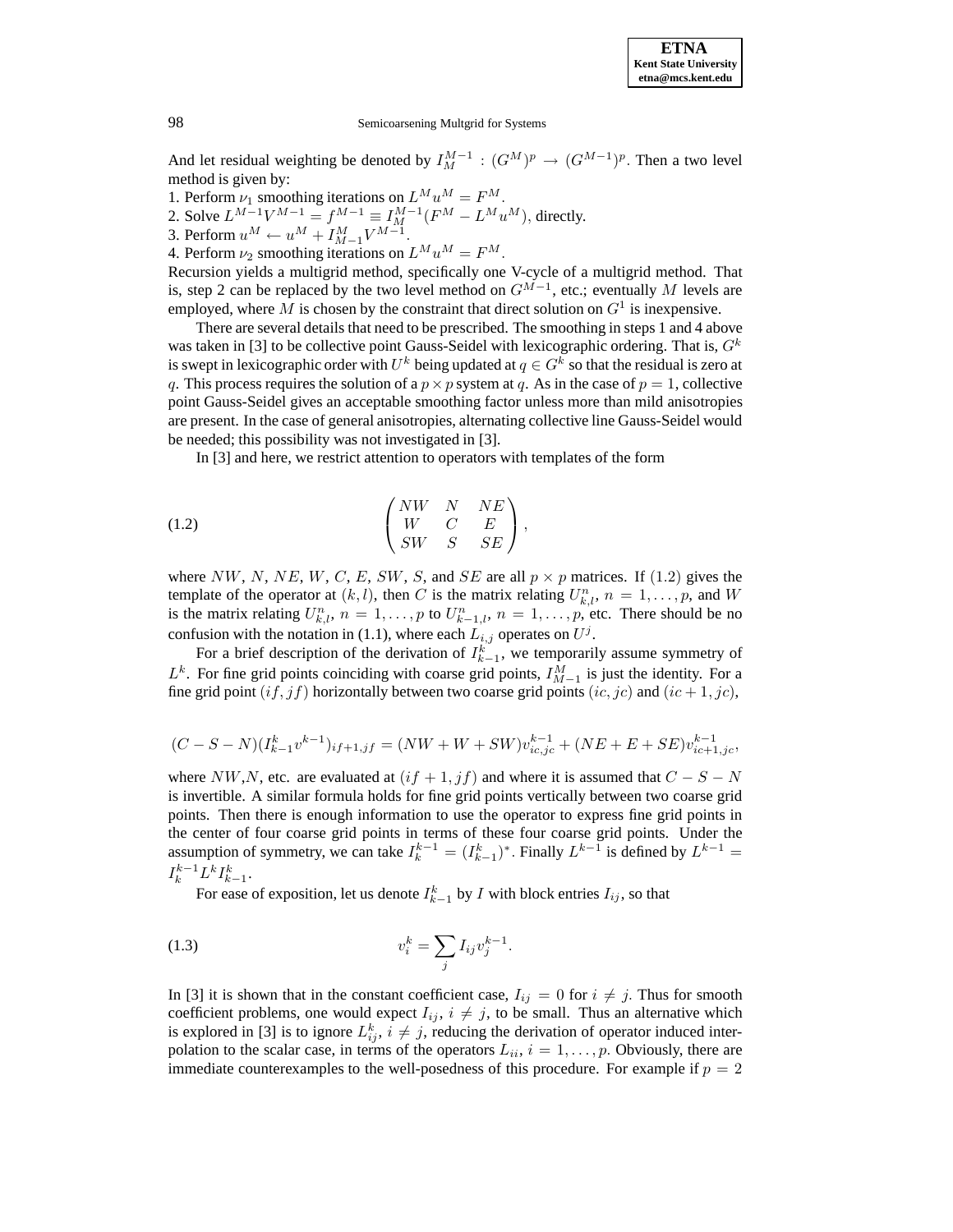## J. E. Dendy, Jr. 99

and  $L_{ij}^M = 0$  for  $i \neq j$ , then by interchange of block rows, the system can be rewritten so that  $\tilde{L}_{ii}^M = 0$ ,  $i = 1, 2$ . Such obvious counterexamples aside, there is a numerical example in [3] which indicates that it is marginally better to avoid this latter procedure of basing interpolation on scalar blocks, rather than on the whole system.

In practice, isotropic operators seldom appear. Either there are inherent anisotropies in the physical system, or gridding effects introduce them. Because of the necessity of alternating collective line Gauss-Seidel for standard coarsening in the presence of anisotropies, it seems natural to consider the possibility of a semicoarsening procedure. Another reason for considering semicoarsening is that the computation to form  $L^{k-1} = I_k^{k-1} L^k I_{k-1}^k$  is considerably simplified. In §2, we introduce some semicoarsening algorithms, and in §3, we give some numerical examples.

**2. Semicoarsening.** In semicoarsening multigrid procedures, the grid is coarsened in just one direction, which we choose to be y. Thus, the coarse grid offspring of a grid  ${x_{i,j}}$ :  $i = 1, \ldots, m; j = 1, \ldots, n$  is the grid  $\{x_{i,2j-1} : i = 1, \ldots, m; j = 1, \ldots, \lceil n/2 \rceil \}$ . The robustness of line relaxation coupled with semicoarsening for constant coefficient, anisotropic, scalar problems was first reported in [9]. For scalar problems with anisotropic and discontinuous coefficients, a semicoarsening method was considered in [5] for three-dimensional scalar problems. The two-dimensional analogue of this method is considered in [[4]] and [[8]]. Both of these papers use a technique due to Schaffer [[7]]; without this technique, the semicoarsening method would not be competitive.

To simplify the exposition, we describe this technique for symmetric scalar equations, p  $= 1$ . For odd lines of  $G<sup>k</sup>$ ,  $I<sup>k</sup><sub>k-1</sub>$  is just the identity. For even lines, let

$$
A^-V^- + A^0V^0 + A^+V^+ = 0
$$

be the equation that would give the row  $V^0 = (V_{i,j} : i = 1, \dots, M)$  in terms of the rows  $V^- = (V_{i,j-1} : i = 1, \cdots, M)$  and  $V^+ = (V_{i,j+1} : i = 1, \cdots, M)$ , for j even. Here  $A^-$ ,  $A^0$ , and  $A^+$  are all tridiagonal matrices;

(2.1) 
$$
A^{-} = tridiag(SW S SE),
$$

$$
A^{0} = tridiag(W C E),
$$

$$
and A^{+} = tridiag(NW N NE).
$$

Then

$$
(2.2) \tV^0 = -(A^0)^{-1}(A^-V^- + A^+V^+).
$$

Unfortunately, use of (2.2) yields a nonsparse interpolation, leading to nonsparse coarse grid operators. Schaffer's idea [7] is to assume that  $-(A^0)^{-1}A^-$  and  $(-A^0)^{-1}A^+$  can each be approximated by diagonal matrices ini the sense that  $B^-$  and  $B^+$  are diagonal matrices such that

(2.3) 
$$
-A^{0}B^{-}e = A^{-}e \text{ and } -A^{0}B^{+}e = A^{+}e,
$$

where e is the vector  $(1, \dots, 1)^T$ . To find  $B^-$  and  $B^+$  requires just two tridiagonal solves. The interpolation formula is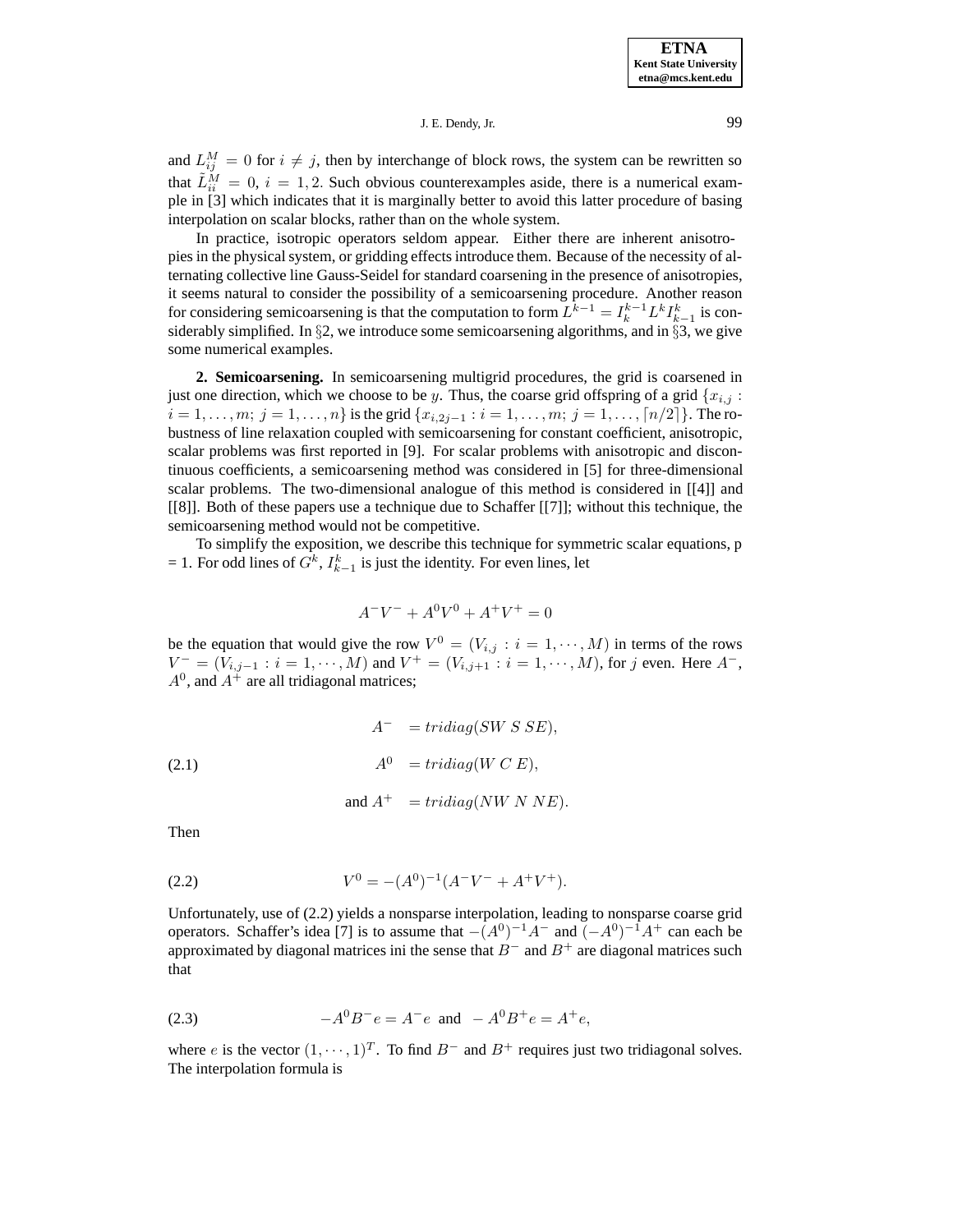$$
V^0 = B^-V^- + B^+V^+.
$$

The case for symmetric systems,  $p > 1$ , is the same, except that now  $B^-$  and  $B^+$  are block diagonal matrices — i.e.,  $B_{ij}^-$  and  $B_{ij}^+$  are diagonal — and  $A^0$ ,  $A^-$ ,  $A^+$  are block tridiagonal. Thus (2.3) no longer gives enough information to solve for  $B^-$  and  $B^+$ . One way to get enough information is to require

$$
-A^{0}B^{-}e^{j} = A^{-}e^{j}
$$
 and 
$$
-A^{0}B^{+} = A^{+}e^{j}, j = 1, \dots, p,
$$

where  $e^j = (\delta_{1j}, \ldots, \delta_{pj})^T$ , where  $\delta_{ij}$  is a vector Kronecker delta; i.e.,  $\delta_{ij}$  is the zero vector if  $i \neq 0$  and  $\delta_{ij}$  is the vector of all 1's if  $i = j$ . The unknowns can be ordered so that  $A^0$  has 2p nonzero diagonals.

For symmetric systems  $I_k^{k-1}$  can be taken to be  $(I_{k-1}^k)^*$  and  $A^{k-1} = I_k^{k-1} A^k I_{k-1}^k$ . For nonsymmetric systems, following the ideas in [2] leads to forming  $I_{k-1}^k$  by redefining  $A^-$ ,  $A^0$ , and  $A^+$  as

(2.4) 
$$
A^{-} = blocktridiag(symm(SW) \, symm(S) \, symm(SE)),
$$

$$
A^{0} = blocktridiag(W C E),
$$

$$
A^{+} = blocktridiag(symm(NW) \, symm(N) \, symm(NE)),
$$

where  $symm(G) = \frac{1}{2}(G + G^*)$ . A more natural choice for  $A^0$ , perhaps, is

$$
A0 = blocktridiag(symm(W) symm(C) symm(E)),
$$

but experimentally this choice gives no better results than the above, and the above choice has the advantage of having to compute and store only once the banded LU decomposition of  $A^0$ , which is also needed to perform relaxation. Both choices reduce to  $A^0$  in (2.1) when A is symmetric.  $I_k^{k-1}$  is formed as  $(J_{k-1}^k)^*$ , where  $(J_{k-1}^k)^*$  is formed from

(2.5) 
$$
A^{-} = (blocktridiag(SW S SE))^{*},
$$

$$
A^{0} = (blocktridiag(W C E))^{*},
$$

$$
A^{+} = (blocktridiag(NW N NE))^{*}.
$$

Again  $A^{k-1} = I_k^{k-1} A^k I_{k-1}^k$ .

In the above, it may be asked why the symmetric parts of the blocks are used instead of the true symmetric parts. Consider the case  $p = 2$ , and suppose that  $A_{11} = A_{22} = 0$ . Then using the true symmetric parts yields

$$
symm(A_{12}^{0})B_{11}^{\pm} = symm(A_{12}^{\pm}),
$$
  
\n
$$
symm(A_{21}^{0})B_{22}^{\pm} = symm(A_{21}^{\pm}),
$$
  
\n
$$
B_{12}^{\pm} = B_{21}^{\pm} = 0.
$$

Then the AI part of the coarse grid operator is

$$
\begin{pmatrix} 0 & A_{12} \\ A_{21} & 0 \end{pmatrix} \begin{pmatrix} I_{12} & 0 \\ 0 & I_{21} \end{pmatrix} = \begin{pmatrix} 0 & A_{12}I_{21} \\ A_{21}I_{12} & 0 \end{pmatrix},
$$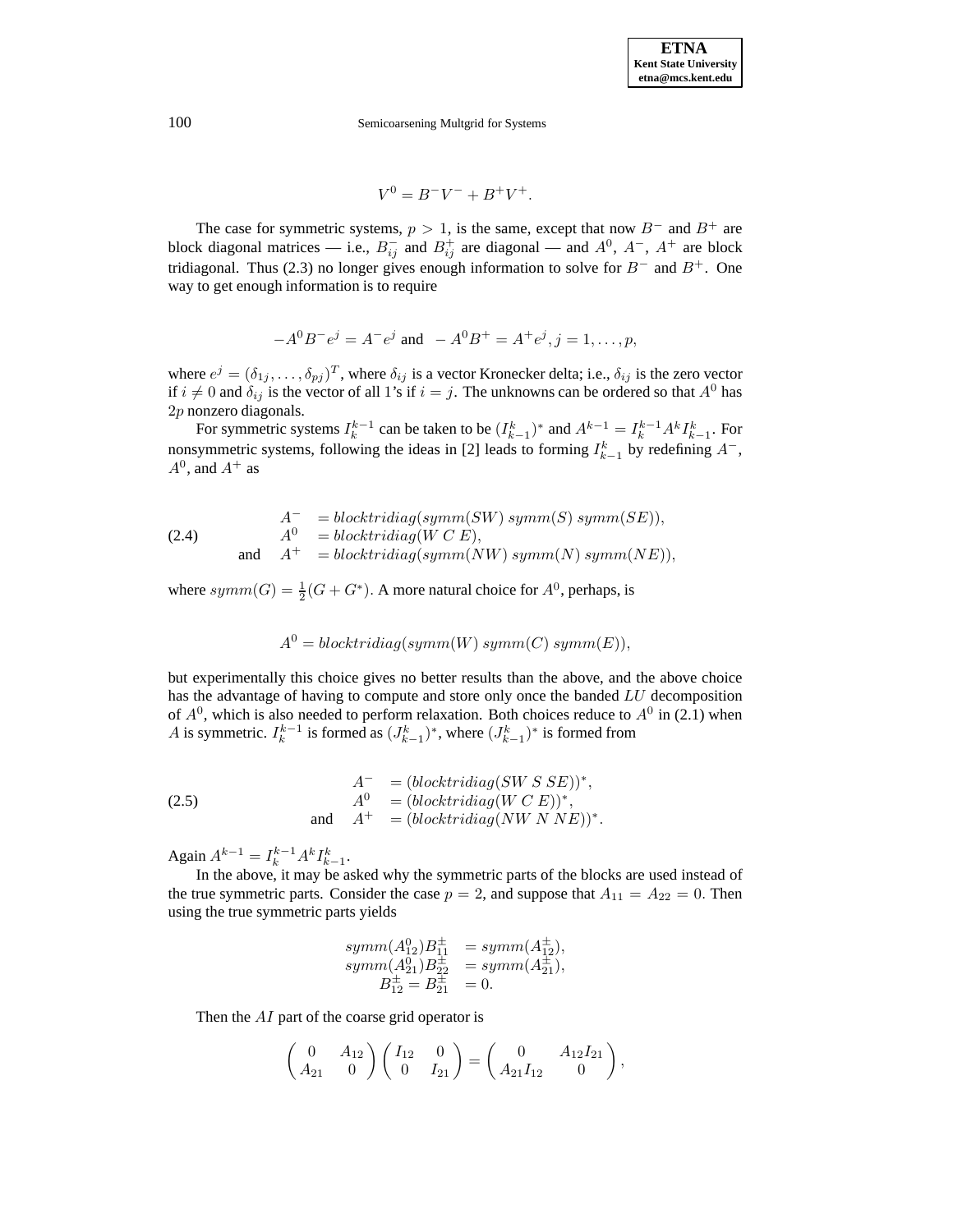**ETNA Kent State University etna@mcs.kent.edu**

J. E. Dendy, Jr. 101

clearly wrong, since this system is a set of decoupled scalar equations, and this methodology leads to the dependence of the coarse grid operator for  $A_{12}$  on an interpolation operator induced by  $A_{21}$ . But (2.5) yields

$$
A_{21}^{0}B_{11}^{\pm} = symm(A_{21}^{\pm})
$$
  
\n
$$
A_{12}^{0}B_{22}^{\pm} = symm(A_{12}^{\pm})
$$
  
\n
$$
B_{12}^{\pm} = B_{21}^{\pm} = 0,
$$

and the AI part of the coarse grid operator is

$$
\begin{pmatrix} 0 & A_{12}I_{12} \ A_{21}I_{21} & 0 \end{pmatrix}.
$$

A similar argument shows that the residual weighting operator needs to be

$$
\left(\begin{array}{cc}I_{12}^*&0\\0&I_{21}^*\end{array}\right)
$$

and that to achieve that goal, (2.5) may be used. It is curious, however, that these heuristics suggest using the symmetric part of the blocks instead of the true symmetric part in the case of deriving  $I_{k-1}^k$ , whereas in the case of deriving  $I_k^{k-1}$  they suggest using the true transpose instead of the transposes of the blocks. We note that the factorization provided by the LIN-PACK routine used to factor the band matrix  $A^0$  in (2.4) also provides a factorization of  $A^0$ in (2.5), since one matrix is the transpose of the other.

Using the notation of (1.3), we also consider ignoring the nondiagonal components of  $I_{k-1}^k$ . That is we consider replacing (2.4) by

(2.6) 
$$
A^{-} = blockdiag(symm(SW) \text{ symm}(S) \text{ symm}(SE)),
$$

$$
A^{0} = blockdiag(W C E),
$$

$$
and A^{+} = blockdiag(symm(NW) \text{ symm}(N) \text{ symm}(NE)),
$$

and (2.5) by

(2.7) 
$$
A^{-} = (blockdiag(SW S SE))^{*},
$$

$$
A^{0} = (blockdiag(W C E))^{*},
$$

$$
and A^{+} = (blockdiag(NW N NE))^{*}.
$$

Again  $A^{k-1} = I_k^{k-1} A^k I_{k-1}^k$ . This algorithm assumes that the system can, and has, been written in a form in which the block diagonal is nonsingular.

**3. Numerical Examples.** The first example is the biharmonic equation written as a system:

(3.1) 
$$
\begin{cases}\n-\Delta U^1 = F \text{ in } \Omega = (0, 1) \times (0, 1), \\
U^1 - \Delta U^2 = 0 \text{ in } \Omega, \\
U^2 = 0 \text{ on } \partial \Omega, \\
\frac{\partial U^2}{\partial \nu} = 0 \text{ on } \partial \Omega,\n\end{cases}
$$

where F is chosen so that  $U^2(x,y) = \sin^2 \pi x \sin^2 \pi y$ . These boundary conditions are more realistic and harder to solve than specifying  $U^1$  and  $U^2$  on the boundary; both boundary conditions were considered in [3]. (3.1) can be discretized as follows [6]: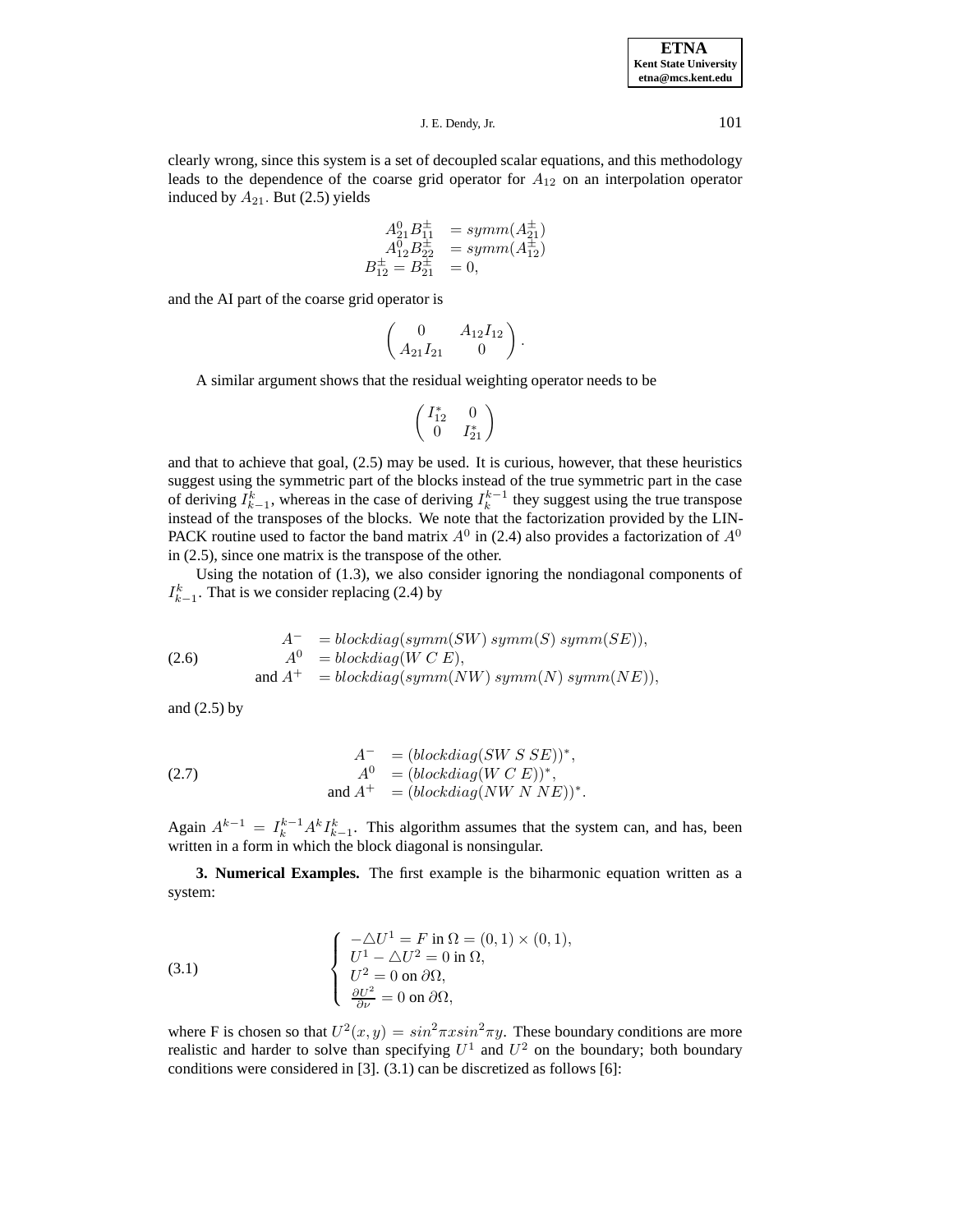$$
\begin{cases}\n-\triangle_0^h + M^h U^2 = F \text{ on } \Omega_h = (h, \dots, (N-1)h) \times (h, \dots, (N-1)h), \\
U^1 - \triangle_0^h U^2 = 0 \text{ on } \Omega_h,\n\end{cases}
$$

where  $h = \frac{1}{N}$ ,  $\triangle_0^h$  is the five point Laplacian with zero boundary conditions, and

|                     | $\int -2h^{-4}$ , | $if(i,j) = (1,j), j=2,,N-2,$                                  |
|---------------------|-------------------|---------------------------------------------------------------|
|                     |                   | $(i,j) = (N-1,j), i=2,\ldots,N-2$                             |
| $M_{ij}^h = \Big\{$ |                   | $(i,j) = (i,1), i=2,,N-2,$                                    |
|                     |                   | $(i,j) = (i,N-1), i=2,\ldots,N-2$                             |
|                     |                   | $-4h^{-4}$ , $if(i,j) = (1,1),(1,N-1),(N-1,1), or (N-1,N-1),$ |
|                     |                   | <i>otherwise.</i>                                             |

Tables 1 and 2 show the result of applying (2.4-2.5) and (2.6-2.7) respectively to (3.1).

TABLE 1:PERFORMANCE OF (2.4)-(2.5) FOR (3.1)

| Size of        | Number                    | $CF$ – First $CF$ – Last average CF |                     |                     |
|----------------|---------------------------|-------------------------------------|---------------------|---------------------|
| Problem        | of Cycles                 | Cycle                               | Cycle               |                     |
| $9 \times 9$   | $10*$                     | $2.3 \times 10^{1}$                 | 8.5                 | -5.7                |
| $19 \times 19$ | $10*$                     | $9.3 \times 10^{3}$                 | $1.7 \times 10^{8}$ | $2.1 \times 10^{4}$ |
| $39 \times 39$ | $10*$                     | $4.3 \times 10^{1}$                 | 8.9                 | $1.1 \times 10^{1}$ |
|                | $k$ $\sim$ $1$ $\sim$ $1$ |                                     |                     |                     |

<sup>∗</sup> fails to converge in ten cycles

| Size of        |                   | Number $CF = First CF = Last average CF$ |       |     |
|----------------|-------------------|------------------------------------------|-------|-----|
|                | Problem of Cycles | Cycle                                    | Cycle |     |
| $9 \times 9$   | 10                | .13                                      | .14   | .13 |
| $19 \times 19$ | 13                | .45                                      | .19   | .22 |
| $39 \times 39$ | 19                | 12                                       | .30   | .32 |

TABLE 2:PERFORMANCE OF (2.6)-(2.7) FOR (3.1)

This is problem (4.2) in [3]. There the convergence factors for the last cycle for the  $9 \times 9$ ,  $19 \times 19$ , and  $39 \times 39$  problems were, respectively, .12, .21, and .48 for nondiagonal interpolation (analogous to (2.4)-(2.5) and .15, .26, and .57 for diagonal interpolation (analogous to  $(2.6)-(2.7)$ .

The second problem is

(3.2) 
$$
-\nabla \cdot (D_{11} \nabla U^1) - \nabla \cdot (D_{12} \nabla U^2) = F^1,
$$
  
\n
$$
-\nabla \cdot (D_{21} \nabla U^1) - \nabla \cdot (D_{22} \nabla U^2) = F^2 \text{ in } \Omega = (0, w_2) \times (0, w_2)
$$
  
\n
$$
U^1 = U^2 = 0 \text{ on } \partial \Omega,
$$

where  $\overline{\Omega}_1 = [0, w_1] \times [0, w_1] \cup [w_1, w_2] \times [w_1, w_2],$ 

$$
D_{11}(x,y) = D_{22}(x,y) = \begin{cases} 1000 & \text{if } (x,y) \in \overline{\Omega}_1 \\ 1 & \text{otherwise,} \end{cases}
$$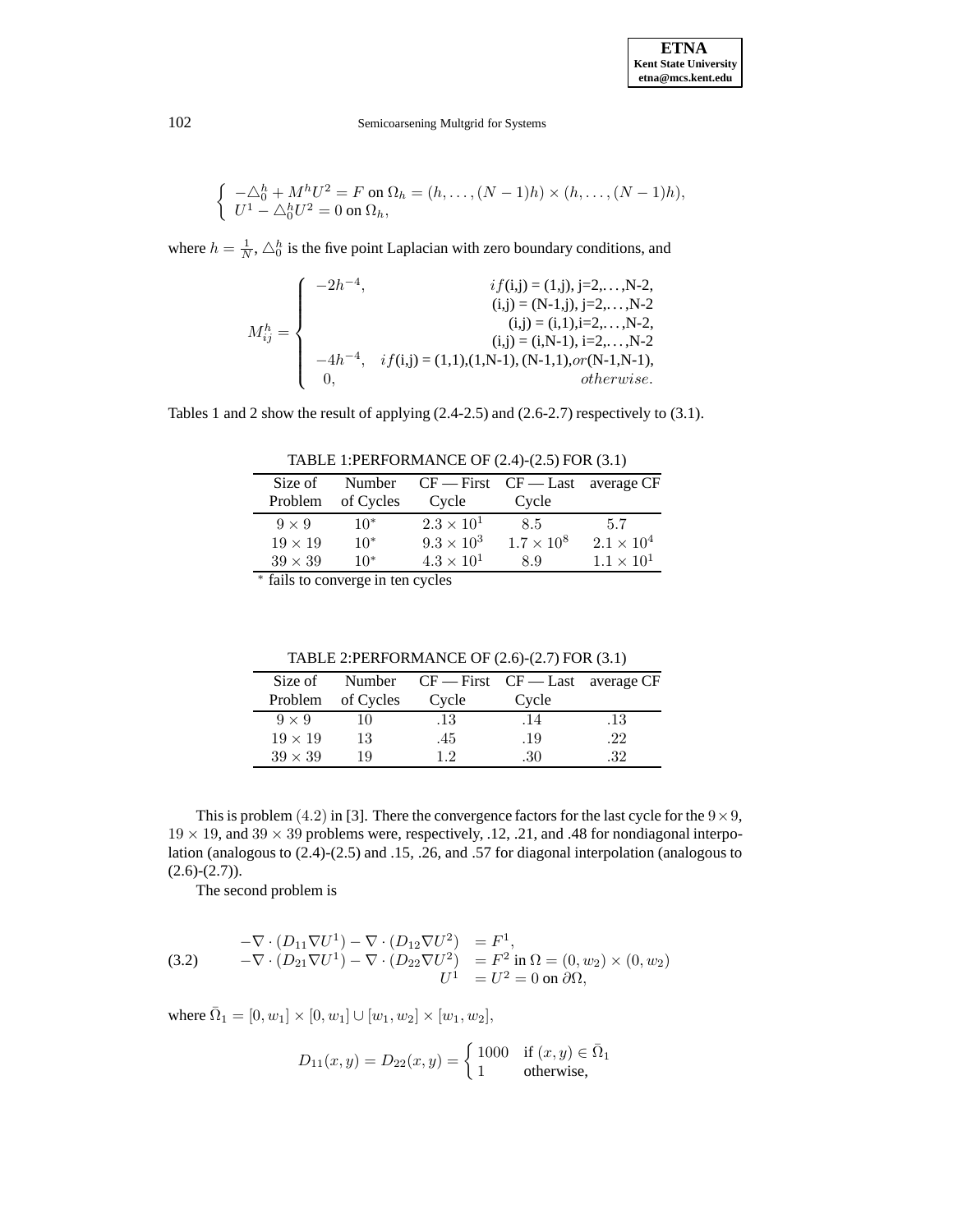$$
J.E. Dendy, Jr. \t\t\t\t\t 103
$$

$$
D_{12}(x,y) = D_{21}(x,y) = \begin{cases} 999 & \text{if } (x,y) \in \bar{\Omega}_1, \\ 0 & \text{otherwise,} \end{cases}
$$

$$
F^{1}(x, y) = F^{2}(x, y) = \begin{cases} 1 & \text{if } (x, y) \in \bar{\Omega}_{1}, \\ 0 & \text{otherwise.} \end{cases}
$$

Table 3 shows the result of applying (2.4)-(2.5) to (3.2).

| Size of        | $w_1$ and $w_2$ |           | Number $CF = First CF = Last average CF$ |       |     |
|----------------|-----------------|-----------|------------------------------------------|-------|-----|
| Problem        |                 | of Cycles | Cycle                                    | Cycle |     |
| $15 \times 15$ | 7., 16.         |           | 1.6                                      | .06   | .07 |
| $31 \times 31$ | 1532.           |           | 1.5                                      | .07   | .09 |
| $63 \times 63$ | 31., 63.        |           | 1.2                                      | .08   | .10 |
| $63 \times 63$ | 3263.           | $10*$     | .39                                      | .17   | .14 |

TABLE 3:PERFORMANCE OF (2.4)-(2.5) FOR (3.2)

<sup>∗</sup> fails to converge in ten cycles

The results are the same for  $(2.6)-(2.7)$  for  $(3.2)$  to the number of decimal places reported. The same problem was done in [3] with  $w_1 = 23$ . and  $w_2 = 40$ . On a  $39 \times 39$ grid, the convergence factor for the last cycle was .48 and .57 for nondiagonal and diagonal interpolation respectively.

Finally, we consider a problem that mimics the situation that arises in petroleum reservoir engineering when, instead of employing IMPES, equations implicit in pressure and saturation are employed:

$$
-\nabla \cdot (D_{11}\nabla U^1) - \nabla \cdot (D_{12}\nabla U^2) + \frac{\partial U^2}{\partial x} + \frac{\partial U^2}{\partial y} = F^1,
$$
  
(3.3)  $-\nabla \cdot (D_{21}\nabla U^1) - \nabla \cdot (D_{22}\nabla U^2) + \frac{\partial U^2}{\partial x} + \frac{\partial U^2}{\partial y} = F^2$  in  $\Omega = (0, w_2) \times (0, w_2)$   

$$
U^1 = U^2 = 0
$$
 on  $\partial\Omega,$ 

where  $\overline{\Omega}_1 = [0, w_1] \times [0, w_1] \cup [w_1, w_2] \times [w_1, w_2],$ 

$$
D_{11}(x,y) = \begin{cases} 1 & \text{if } (x,y) \in \bar{\Omega}_1 \\ 4 & \text{otherwise,} \end{cases}
$$

$$
D_{12}(x,y) = D_{22}(x,y) = \begin{cases} 1 & \text{if } (x,y) \in \bar{\Omega}_1, \\ 2 & \text{otherwise,} \end{cases}
$$

$$
D_{21}(x,y) = \begin{cases} .3 & \text{if } (x,y) \in \bar{\Omega}_1, \\ .6 & \text{otherwise,} \end{cases}
$$

$$
F^{1}(x, y) = F^{2}(x, y) = \begin{cases} 1 & \text{if } (x, y) \in \bar{\Omega}_{1}, \\ 0 & \text{otherwise.} \end{cases}
$$

Tables 4 and 5 give the results of (2.4)-(2.5) and (2.6)-(2.7) applied to (3.3).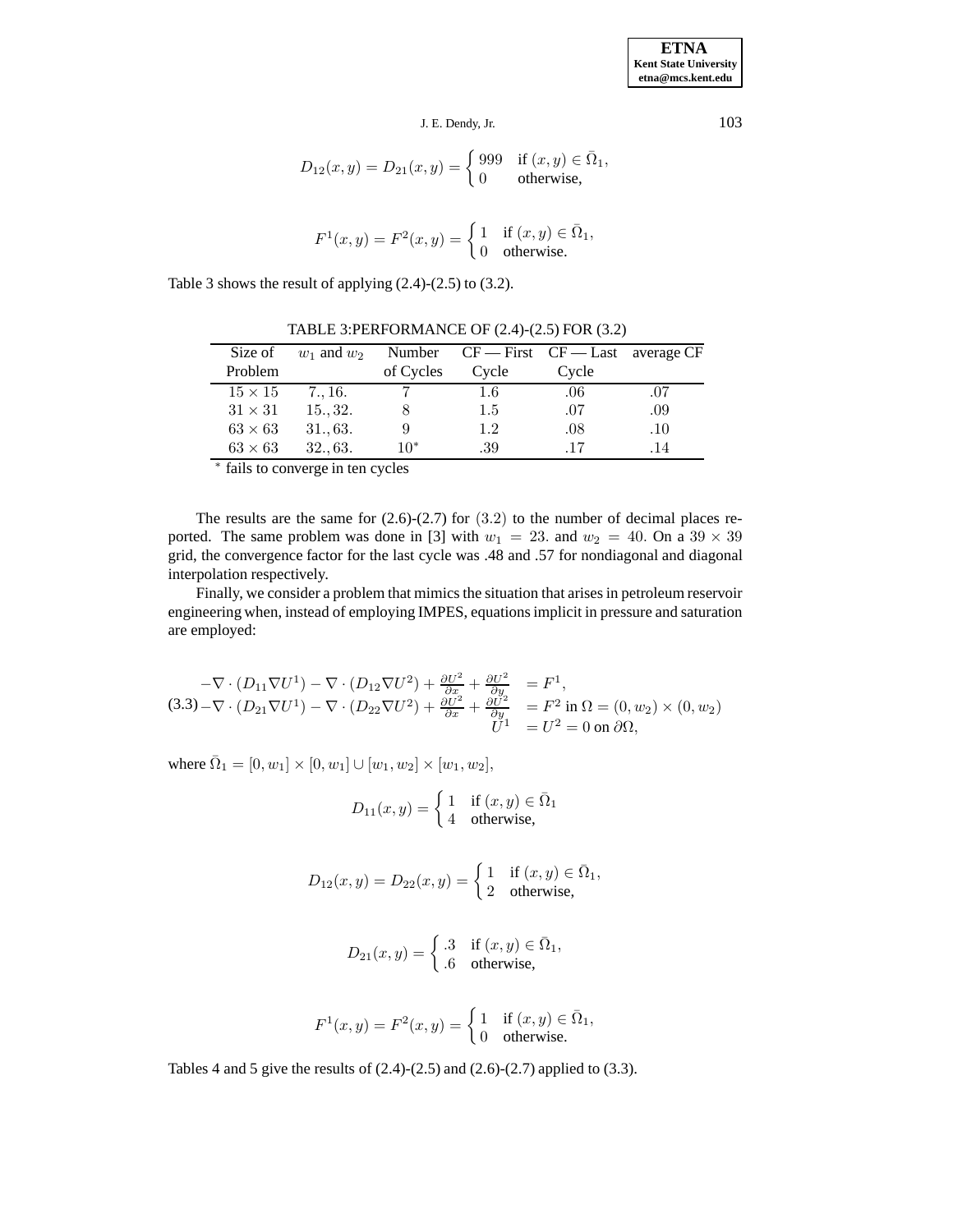| Size of        | $w_1$ and $w_2$ |           | Number $CF = First CF = Last average CF$ |       |         |
|----------------|-----------------|-----------|------------------------------------------|-------|---------|
| Problem        |                 | of Cycles | Cycle                                    | Cycle |         |
| $15 \times 15$ | 7., 16.         | 10        | .21                                      | -12   | .15     |
| $31 \times 31$ | 1532.           | $10*$     | .38                                      | .17   | .24     |
| $63 \times 63$ | 31.,63.         | $10*$     | .61                                      | .26   | .36     |
| $63 \times 63$ | 3263.           | $10*$     | .61                                      | .26   | $.36\,$ |

TABLE 4:PERFORMANCE OF (2.4)-(2.5) FOR (3.3)

<sup>∗</sup> fails to converge in ten cycles

Size of  $w_1$  and  $w_2$  Number CF — First CF — Last average CF Problem of Cycles Cycle Cycle  $15 \times 15$  7., 16. 8 .15 .13 .12  $31 \times 31$  15., 32. 10 .25 .15 .17  $63 \times 63$   $31., 63.$   $10^*$  .41 .20 .24  $63 \times 63$   $32., 63.$   $10^*$  .41 .20 .24

TABLE 5:PERFORMANCE OF (2.6)-(2.7) FOR (3.3)

fails to converge in ten cycles

These three examples illustrate that  $(2.6)-(2.7)$  is at least as effective as  $(2.4)-(2.5)$  in these three examples. The comparison for  $(3.1)$  is particularly compelling. In [3], with standard coarsening, the method based on nondiagonal interpolation was always superior to the method based on diagonal interpolation. For semicoarsening apparently the reverse is true. One observation is that the influence of interpolation for the methods in [3] is local. And for (2.6)-(2.7), the influence of interpolation becomes weaker as the distance from the interpolated point increases, since the inverse of a diagonally dominant matrix has this property. But for  $(2.4)-(2.5)$ , no such claim can be made; indeed, for  $(3.1)$ , the presence of the nonzero terms in  $M_{ij}^h$  near the boundary has a global influence on the coarse grid operator.

**Acknowledgments.** We acknowledge fruitful conversations with John Ruge and Yair Shapira. In particular, Ruge has implemented a similar scheme, and the long range plan was to investigate the differences between the two approaches; however, since both of our lives are currently interrupt-driven, this investigation may never occur.

#### **REFERENCES**

- [1] J. E. DENDY, JR., *Black box multigrid*, J. Comput. Phys. 48(1982), pp. 366–386.
- [2] J. E. DENDY, JR., *Black box multigrid for nonsymmetric problems*, Appl. Math. Comput. 13(1983), pp. 261– 283.
- [3] J. E. DENDY, JR., *Black box multigrid for systems*, Appl. Math. Comp. 19(1986), pp. 57–74.
- [4] J. E. DENDY, JR., M. P. IDA, AND J. M. RUTLEDGE *A semicoarsening multigrid algorithm for SIMD machines*, SIAM J. Sci. Statist. Comp., 13[1992], pp. 1460–1469.
- [5] J. E. DENDY, JR., S. F. MCCORMICK, J. W. RUGE, T. F. RUSSELL, S. SCHAFFER, *Multigrid methods for three-dimensional petroleum reservoir simulation*, Proceedings of the Tenth Symposium on Reservoir Simulation, Houston, TX, Feb. 6-8, 1989, pp. 19–25.
- [6] L. W. EHRLICH, *Solving the biharmonic equation as coupled finite difference equations,* SIAM J. Numer. Anal. 8[1971], pp. 278–303.
- [7] S. SCHAFFER, *A semi-coarsening multigrid method for elliptic partial differential equations with highly discontinuous and anisotropic coefficients,* to appear in SIAM J. Sci. Statist. Comput.
- [8] R. A. SMITH, A. WEISER, *Semicoarsening multigrid on a hypercube*, SIAM J. Sci. Statist. Comput. 13[1992], pp. 1314–1329.